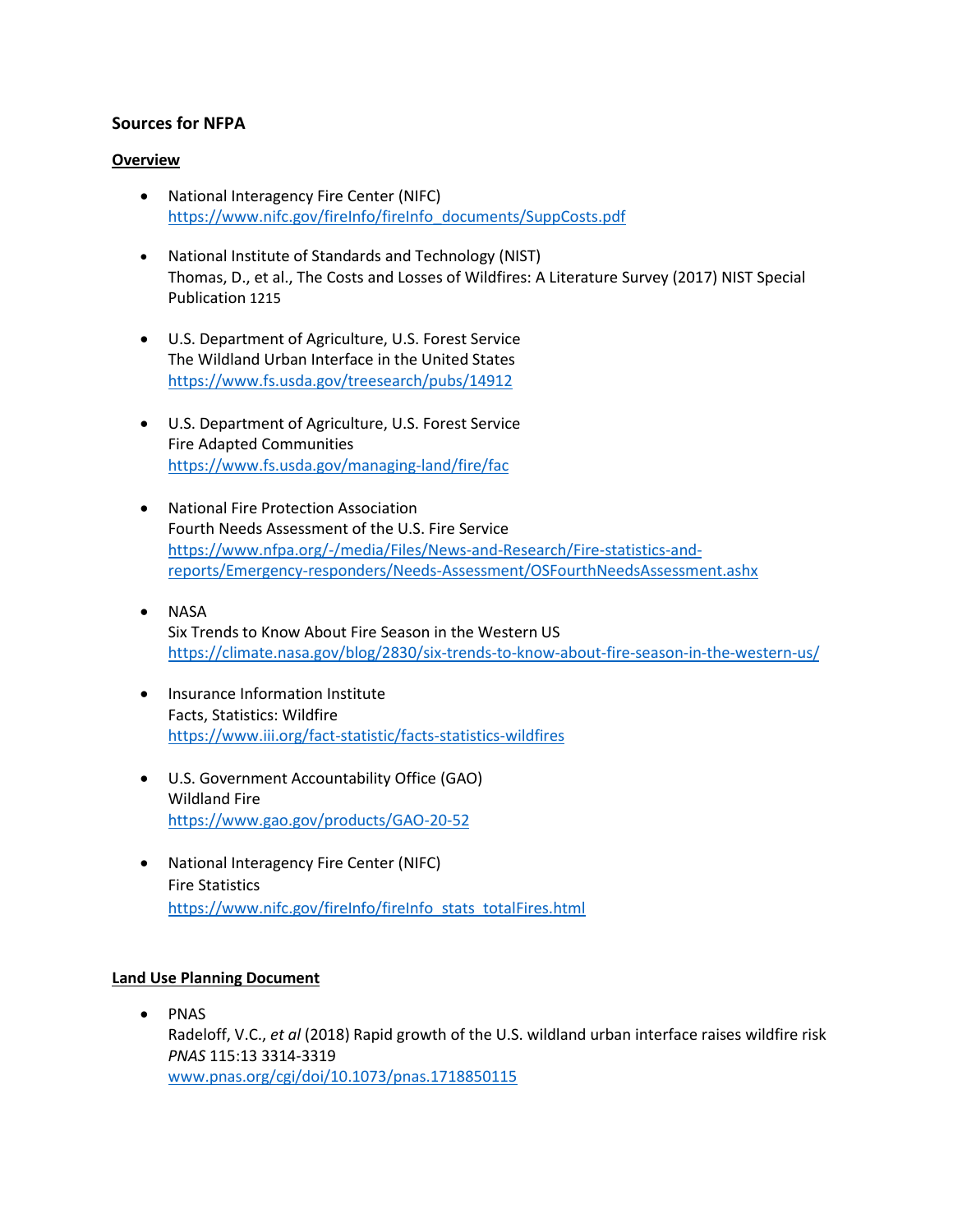- Wildfire Statistics, Congressional Research Service Hoover, K, L.A. Hansen, Wildfire Statistics, Congressional Research Service, Nov. 3, 2020
- National Institute of Standards and Technology (NIST) Thomas, D., et al., The Costs and Losses of Wildfires: A Literature Survey (2017) NIST Special Publication 1215
- NASA Six Trends to Know About Fire Season in the Western US <https://climate.nasa.gov/blog/2830/six-trends-to-know-about-fire-season-in-the-western-us/>
- Wildfire Risk to Communities <https://wildfirerisk.org/>

# **Fire Service Document**

- NASA Six Trends to Know About Fire Season in the Western US <https://climate.nasa.gov/blog/2830/six-trends-to-know-about-fire-season-in-the-western-us/>
- National Fire Protection Association (NFPA) *Brush, Grass, and Forest Fires*, 2018, NFPA research report states that local fire departments responded to an annual average of 306,000 such fires, or 840 per day, between 2011 and 2015. These incidents account for 23% of all fires reported to local fire departments during that period.
- Wildfire Statistics, Congressional Research Service Hoover, K, L.A. Hansen, Wildfire Statistics, Congressional Research Service, Nov. 3, 2020
- National Institute of Standards and Technology (NIST) Thomas, D., et al., The Costs and Losses of Wildfires: A Literature Survey (2017) NIST Special Publication 1215

# **Insurance Document**

- Insurance Information Institute [How Many Homes are Insured? How Many are Underinsured?](https://www.iii.org/insuranceindustryblog/how-many-homes-are-insured-how-many-are-uninsured/#:~:text=A%3A%20The%20short%20answer%20is,whether%20they%20have%20homeowners%20insurance.)
- Fire Adapted Communities <https://fireadaptednetwork.org/>
- Wildfire Statistics, Congressional Research Service Hoover, K, L.A. Hansen, Wildfire Statistics, Congressional Research Service, Nov. 3, 2020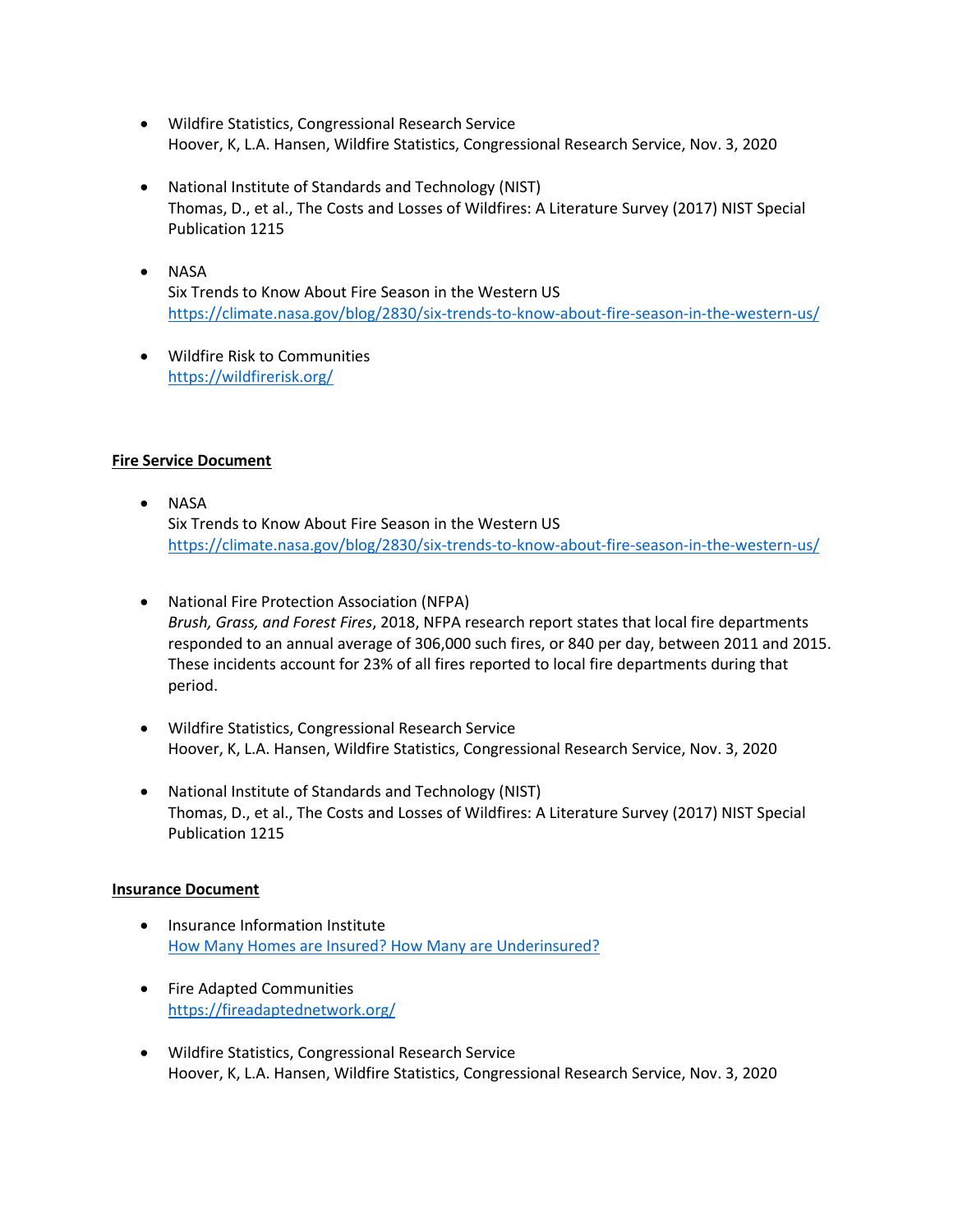- National Institute of Standards and Technology (NIST) Thomas, D., et al., The Costs and Losses of Wildfires: A Literature Survey (2017) NIST Special Publication 1215
- CoreLogic <https://www.insurance.com/is-my-house-underinsured-how-to-fix>
- NASA Six Trends to Know About Fire Season in the Western US <https://climate.nasa.gov/blog/2830/six-trends-to-know-about-fire-season-in-the-western-us/>

# **Fuel Treatment Document**

- U.S. Department of Agriculture, U.S. Forest Service Fiscal Year 2021 Budget Justification U.S. Department of Agriculture, U.S. Forest Service, p. 97
- U.S. Government Accountability Office (GAO) Wildland Fire: Federal Agencies' Efforts to Reduce Wildland Fuels and Lower Risk to Communities and Ecosystems (2019), 20-52, p. 32; *See also*: Vaillant, N.M., Reinhardt, E.D. An evaluation of the Forest Service Hazardous Fuels Treatment Program—are we treating enough to promote resiliency of reduce hazard? *J. of Forestry* (2017) 115, pp 300-308
- Wildfire Statistics, Congressional Research Service Hoover, K, L.A. Hansen, Wildfire Statistics, Congressional Research Service, Nov. 3, 2020
- National Institute of Standards and Technology (NIST) Thomas, D., et al., The Costs and Losses of Wildfires: A Literature Survey (2017) NIST Special Publication 1215
- U.S. Department of Agriculture, U.S. Forest Service FY09-18, frontmatter; FY 2021 Budget Justification U.S. Department of Agriculture, U.S. Forest Service, FY19-FY20, p. 6.
- U.S. Department of Interior Vaillant, N.M., Reinhardt, E.D. An evaluation of the Forest Service Hazardous Fuels Treatment Program—Are we treating enough to promote resiliency or reduce hazard? J. For. 115(4):300- 308, 305 <https://doi.org/10.5849/jof.16-067>
- Brookings Quadrennial Fire and Fuel Review Report, 2005 [https://www.forestsandrangelands.gov/documents/strategy/foundational/qffr\\_final\\_report\\_20](https://www.forestsandrangelands.gov/documents/strategy/foundational/qffr_final_report_20050719.pdf) [050719.pdf](https://www.forestsandrangelands.gov/documents/strategy/foundational/qffr_final_report_20050719.pdf)
- Governor's Council on Wildfire Response, Nov. 2019 Report and Recommendations [https://www.oregon.gov/gov/policy/Documents/FullWFCReport\\_2019.pdf](https://www.oregon.gov/gov/policy/Documents/FullWFCReport_2019.pdf)